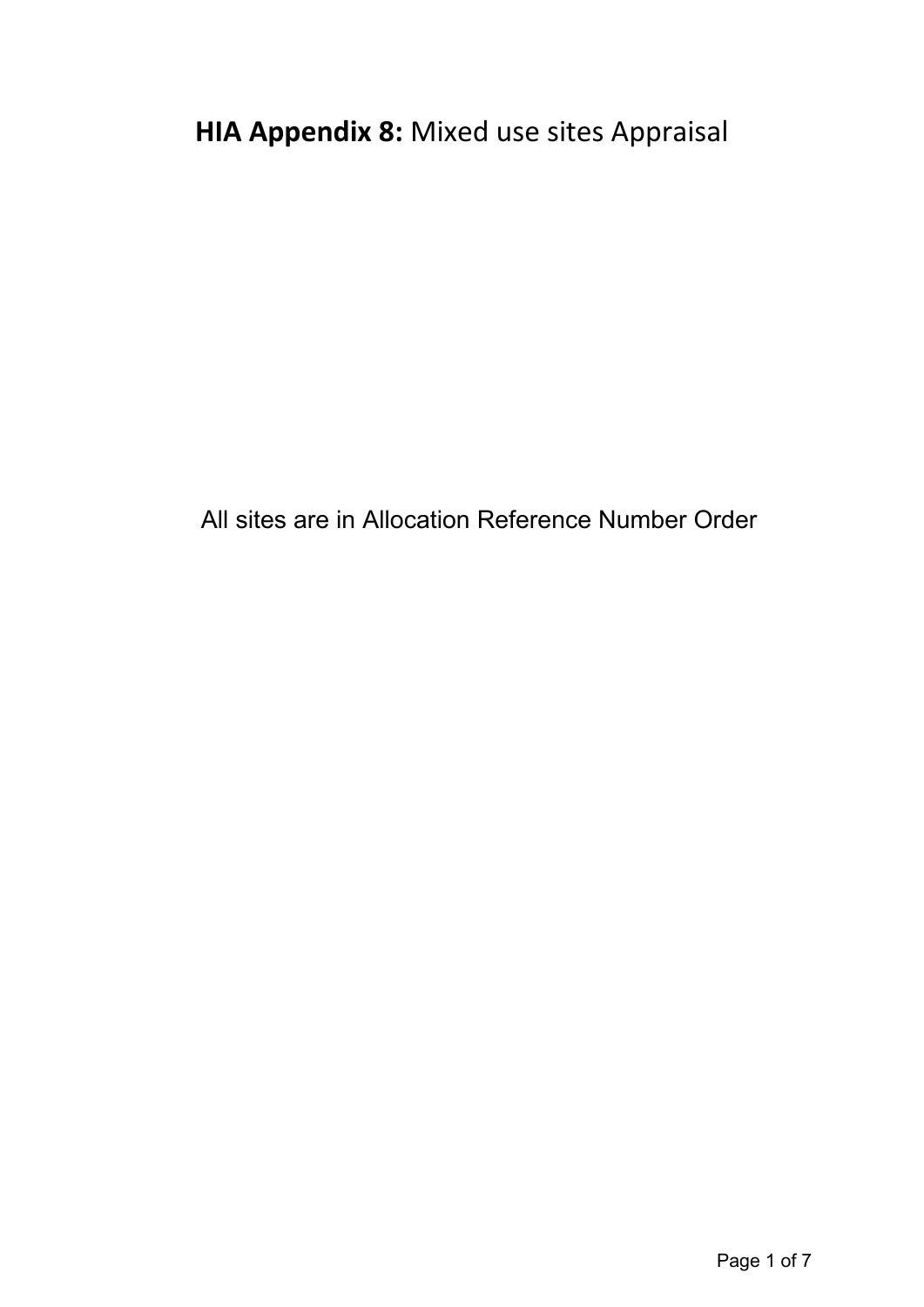| <b>Site</b> | <b>Characteristics</b> |   |   |   |      | Current contribution and likely impacts                                                                                                                                                                                                                                                      | Mitigation /further analysis                                   |
|-------------|------------------------|---|---|---|------|----------------------------------------------------------------------------------------------------------------------------------------------------------------------------------------------------------------------------------------------------------------------------------------------|----------------------------------------------------------------|
|             | $\overline{2}$         | 3 | 4 | 5 | 6    |                                                                                                                                                                                                                                                                                              | required                                                       |
| MU1         | $+$                    |   |   |   | $d+$ | <b>Characteristic 1:</b> The site is located on the fringes of<br>the city centre. Medieval (and earlier) street patterns<br>exist in the Aldwark area immediately adjacent to<br>this site.                                                                                                 | Characteristic 1: Further analysis and<br>mitigation required. |
|             |                        |   |   |   |      | Re-development may not be in-keeping with the<br>historic grain of surrounding areas.                                                                                                                                                                                                        | <b>Characteristic 2: None</b>                                  |
|             |                        |   |   |   |      | <b>Characteristic 2:</b> The site is located just outside the<br>city centre and is bounded by the River Foss. Re-                                                                                                                                                                           |                                                                |
|             |                        |   |   |   |      | development here would have a positive impact on<br>the compactness of the city.                                                                                                                                                                                                             | Characteristic 3: Further analysis and<br>mitigation required. |
|             |                        |   |   |   |      | <b>Characteristic 3: Views of the Minster may be</b><br>possible from the site.                                                                                                                                                                                                              |                                                                |
|             |                        |   |   |   |      | Potential opportunity to enhance any views of<br>landmark monuments.                                                                                                                                                                                                                         |                                                                |
|             |                        |   |   |   |      | The City Walls (SAM) lie close to the site as do many<br>listed buildings.<br>A Grade II* listed building (The Black Swan) is located<br>within the site boundary. Development may have a<br>negative impact on the setting of this building in<br>particular and adjacent listed buildings. | Characteristic 4: Further analysis and                         |
|             |                        |   |   |   |      | <b>Characteristic 4: The site is bounded by the Core</b><br>Conservation Area. Inappropriate development may<br>impact upon the setting of the core area.                                                                                                                                    | mitigation required.                                           |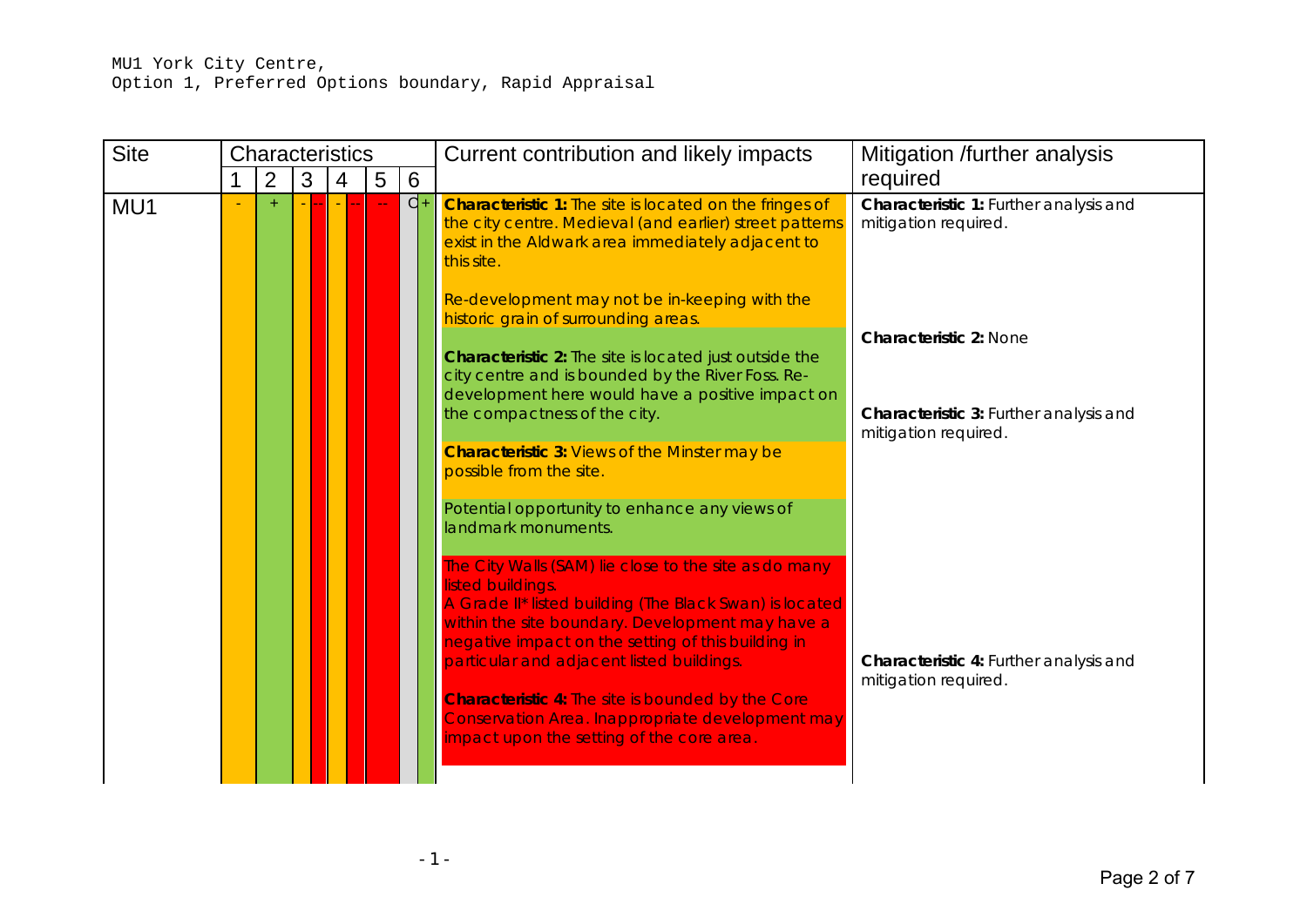| Inappropriate scale or low quality<br>architecture/craftsmanship will have a detrimental<br>effect on the architectural legacy of York in general.                                                                                                                                                                                                                                                                                     | <b>Characteristic 5: Further analysis and</b><br>mitigation required. |
|----------------------------------------------------------------------------------------------------------------------------------------------------------------------------------------------------------------------------------------------------------------------------------------------------------------------------------------------------------------------------------------------------------------------------------------|-----------------------------------------------------------------------|
| <b>Characteristic 5:</b> The site lies within the main Area of<br>Archaeological Importance. The area is known to<br>contain Roman burials and evidence of industrial<br>activity and Anglo-Scandinavian settlement and<br>industrial activity. The site was settled in the medieval<br>period and also contained a church, cemetery and<br>friary while in the post-medieval period it was<br>generally used for industrial activity. |                                                                       |
| The Ove Arup Development Study suggests that the<br>site may contain high quality, wet and dry deposits<br>to depths of 7m.                                                                                                                                                                                                                                                                                                            | <b>Characteristic 6: None</b>                                         |
| Re-development of the site would have a<br>destructive impact on any surviving archaeological<br>deposits.                                                                                                                                                                                                                                                                                                                             |                                                                       |
| <b>Characteristic 6:</b> The site is located next to the River<br>Foss. Re-development of the site may reveal new<br>views of the river.                                                                                                                                                                                                                                                                                               |                                                                       |

Key: Characteristic 1: Strong urban form, 2: Compactness, 3: Landmark monuments, 4: Architectural character, 5: Archaeological complexity and 6: Landscape and setting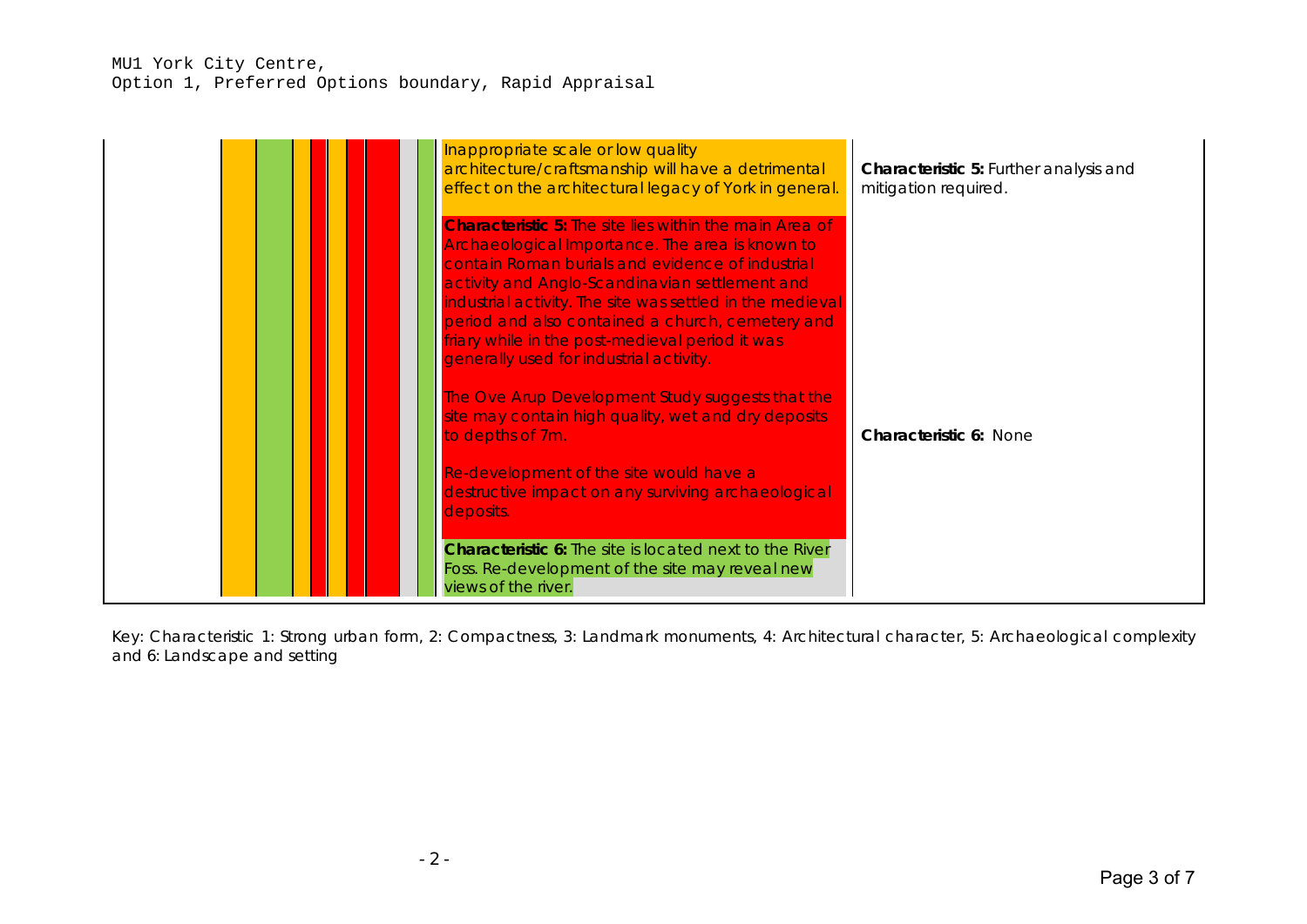| <b>Site</b>     |   | <b>Characteristics</b> |   |   |   |   | Current contribution and likely impacts                                                                                                                                                                                                                                                                                                                                                                                                                                                                                                                                                                                                                                                                                                                                                                                       | Mitigation /further analysis                                                                                                                                                  |
|-----------------|---|------------------------|---|---|---|---|-------------------------------------------------------------------------------------------------------------------------------------------------------------------------------------------------------------------------------------------------------------------------------------------------------------------------------------------------------------------------------------------------------------------------------------------------------------------------------------------------------------------------------------------------------------------------------------------------------------------------------------------------------------------------------------------------------------------------------------------------------------------------------------------------------------------------------|-------------------------------------------------------------------------------------------------------------------------------------------------------------------------------|
|                 |   | $\overline{2}$         | 3 | 4 | 5 | 6 |                                                                                                                                                                                                                                                                                                                                                                                                                                                                                                                                                                                                                                                                                                                                                                                                                               | required                                                                                                                                                                      |
| MU <sub>2</sub> | O | $\circ$                |   |   |   | d | Characteristic 1: This site is unlikely to have any<br>impact upon this Principal Characteristic.<br>Characteristic 2: This site is unlikely to have any<br>significant impact upon this Principal Characteristic.<br>All impacts are thought to be negligible.<br>Views towards the historic core are restricted to<br>upper stories of the factory buildings.<br>The proposed development site will contain new<br>builds within current factory area - keeping them<br>separate from the adjacent South Bank residential<br>area. Although given a new use the site will still form<br>its own small sub-area.                                                                                                                                                                                                             | Characteristic 1: None. However, it is<br>important for design to enhance particular<br>elements of the strong urban form<br>characteristic.<br><b>Characteristic 2: None</b> |
|                 |   |                        |   |   |   |   | <b>Characteristic 3:</b> The southern part of this site falls<br>within the Terry's/Racecourse conservation area.<br>There are 5 GII listed buildings on the former factory<br>site and several others in close proximity associated<br>with the racecourse. The mid-late 20th century<br>buildings did not merge sympathetically with the<br>older structures and have already been demolished<br>ahead of redevelopment. The buildings have strong<br>architectural and historical significance and high<br>group value. They are the most complete historic<br>factory structures representing the importance of the<br>confectionary business in York.<br>Development on this site may have a detrimental<br>impact to the attributes that contribute to the<br>significance or the setting of these listed buildings. It | Characteristic 3: Further analysis and mitigation<br>required.                                                                                                                |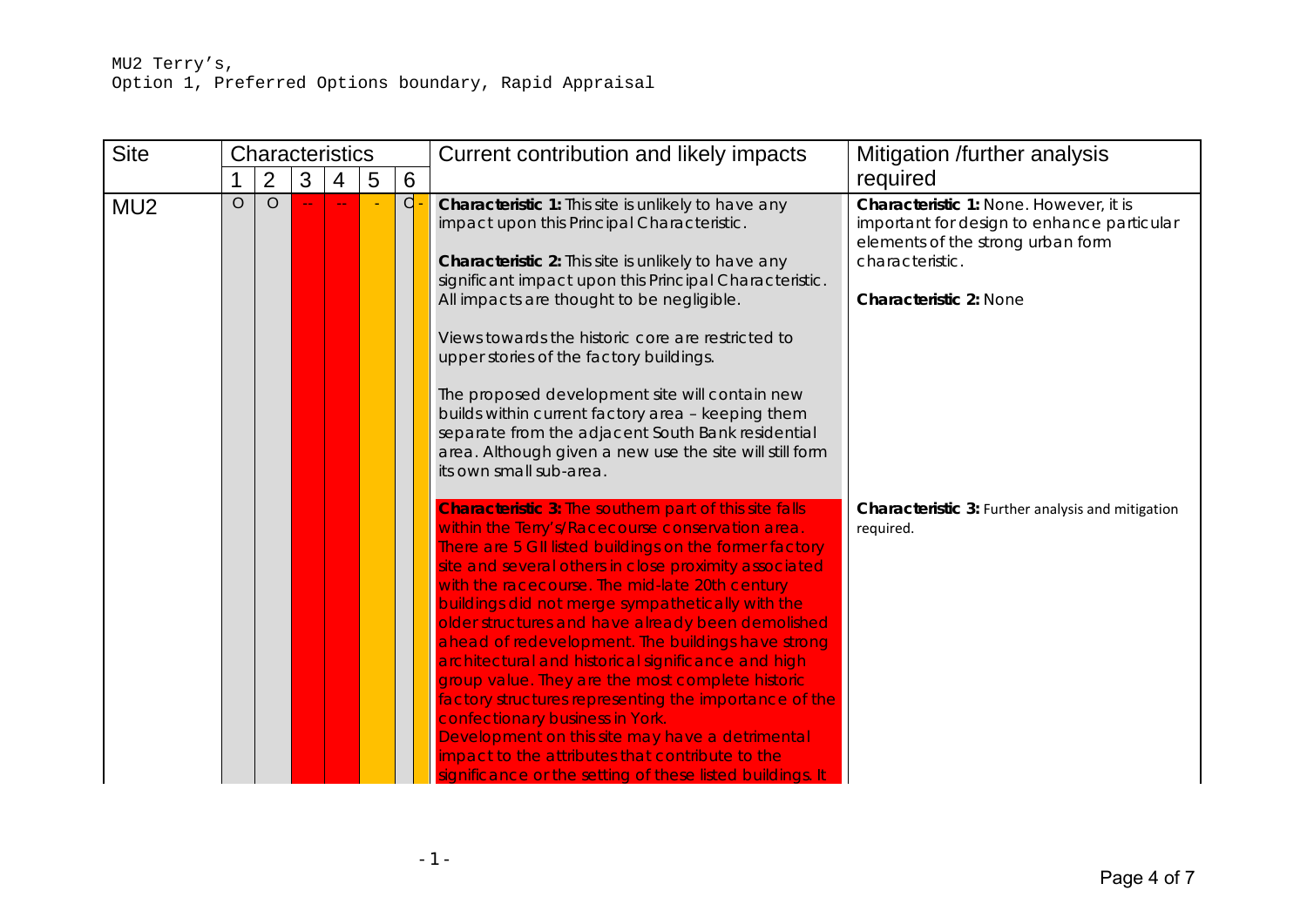## MU2 Terry's, Option 1, Preferred Options boundary, Rapid Appraisal

| may also have a detrimental impact on the<br>character of the conservation area in general.                                                                                                                                                                                                                                                                                                          |                                                                                                    |
|------------------------------------------------------------------------------------------------------------------------------------------------------------------------------------------------------------------------------------------------------------------------------------------------------------------------------------------------------------------------------------------------------|----------------------------------------------------------------------------------------------------|
| The southern part of the site contains two significant<br>landmark buildings - the factory and the clock<br>tower. The stands of the racecourse are also local<br>landmarks. Inappropriate development may obscure<br>landmarks from view or detract from their<br>dominance in the landscape.                                                                                                       | <b>Characteristic 4: Further information is</b><br>required on architectural design for this site. |
| <b>Characteristic 4: The extant industrial buildings on site</b><br>form an important part of York's heritage relating to<br>chocolate production and the Terry's brand. They<br>also have a high architectural significance due to<br>their uniform style and use of material. Inappropriate<br>development surrounding the factory buildings may<br>detract from their architectural significance. |                                                                                                    |
| The presence of the factory and the racecourse<br>enhances the variety of buildings in this area.<br>Existing buildings are generally five-six storeys in<br>height with flat roofs. Buildings of several stories are                                                                                                                                                                                | Characteristic 5: Further analysis and                                                             |
| permissible on site but inappropriately high buildings<br>may detract from the importance and dominance<br>of the factory buildings.                                                                                                                                                                                                                                                                 | mitigation required.                                                                               |
| <b>Characteristic 5: The construction of the factory and</b><br>19th century gravel extraction will have had a<br>negative effect on any surviving archaeology.<br>However, archaeological evaluation within the<br>boundaries of the site in recent years has revealed<br>evidence for Roman occupation, medieval plough                                                                            |                                                                                                    |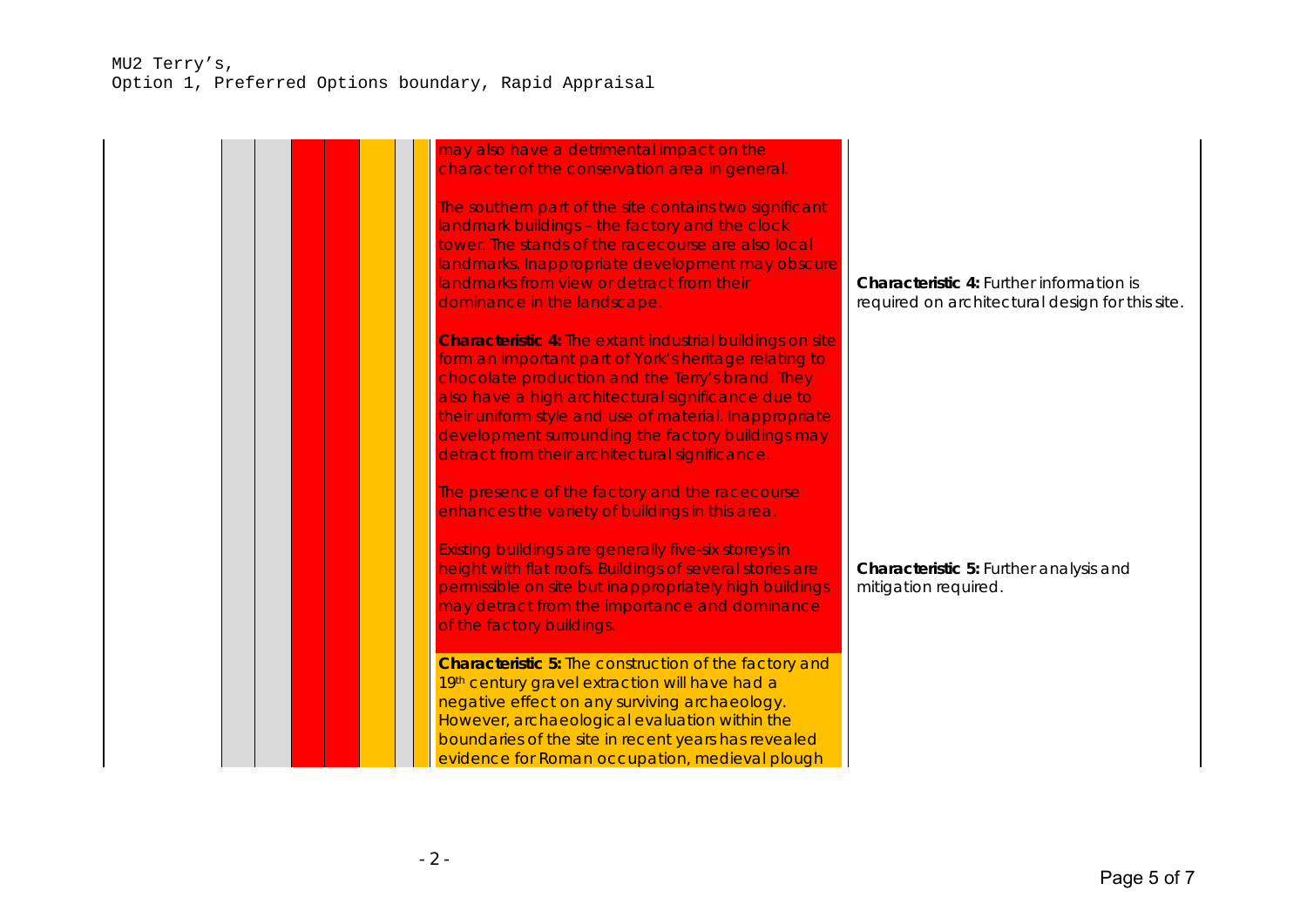## MU2 Terry's, Option 1, Preferred Options boundary, Rapid Appraisal

| soil and field ditches in pockets of relatively<br>undisturbed ground.                                                                                                                                                                                                                                                                                                                                                                                                                                                                                  | Characteristic 6: Further analysis and<br>mitigation required. |
|---------------------------------------------------------------------------------------------------------------------------------------------------------------------------------------------------------------------------------------------------------------------------------------------------------------------------------------------------------------------------------------------------------------------------------------------------------------------------------------------------------------------------------------------------------|----------------------------------------------------------------|
| Pockets of archaeology may survive on site.<br>Development would have a destructive impact on<br>any surviving archaeological deposits.                                                                                                                                                                                                                                                                                                                                                                                                                 |                                                                |
| Characteristic 6: There are limited views at ground level out<br>from the site but various views of the factory can be gained<br>from the surrounding streets such as Campleshon Road and<br>Bishopthorpe Road. Middle and long views of the factory,<br>particularly the clock tower can be seen from Nun ings, Fulford<br>Ings, the Racecourse, the A64, the Minster and parts of the City<br>Walls. Significant internal views also exist. Development may<br>potentially impact upon views from nearby areas of the factory<br>and racecourse site. |                                                                |
| The factory is visible from the banks of the River Ouse.<br>Inappropriate development may obscure view or<br>detract from dominance of landmark buildings.                                                                                                                                                                                                                                                                                                                                                                                              |                                                                |
| This site is adjacent to the racecourse/Knavesmire<br>area. The factory site contains many mature trees<br>and a former employee's garden within the site<br>boundary. An open landscape to the south<br>(adjacent to green wedge area) means that the site<br>has both an urban and rural setting. Inappropriate<br>development may have a slightly detrimental impact<br>on the open nature of the immediate surrounding<br>area.                                                                                                                     |                                                                |
| Site does not contribute to the open countryside<br>surrounding York. The site has previously been                                                                                                                                                                                                                                                                                                                                                                                                                                                      |                                                                |